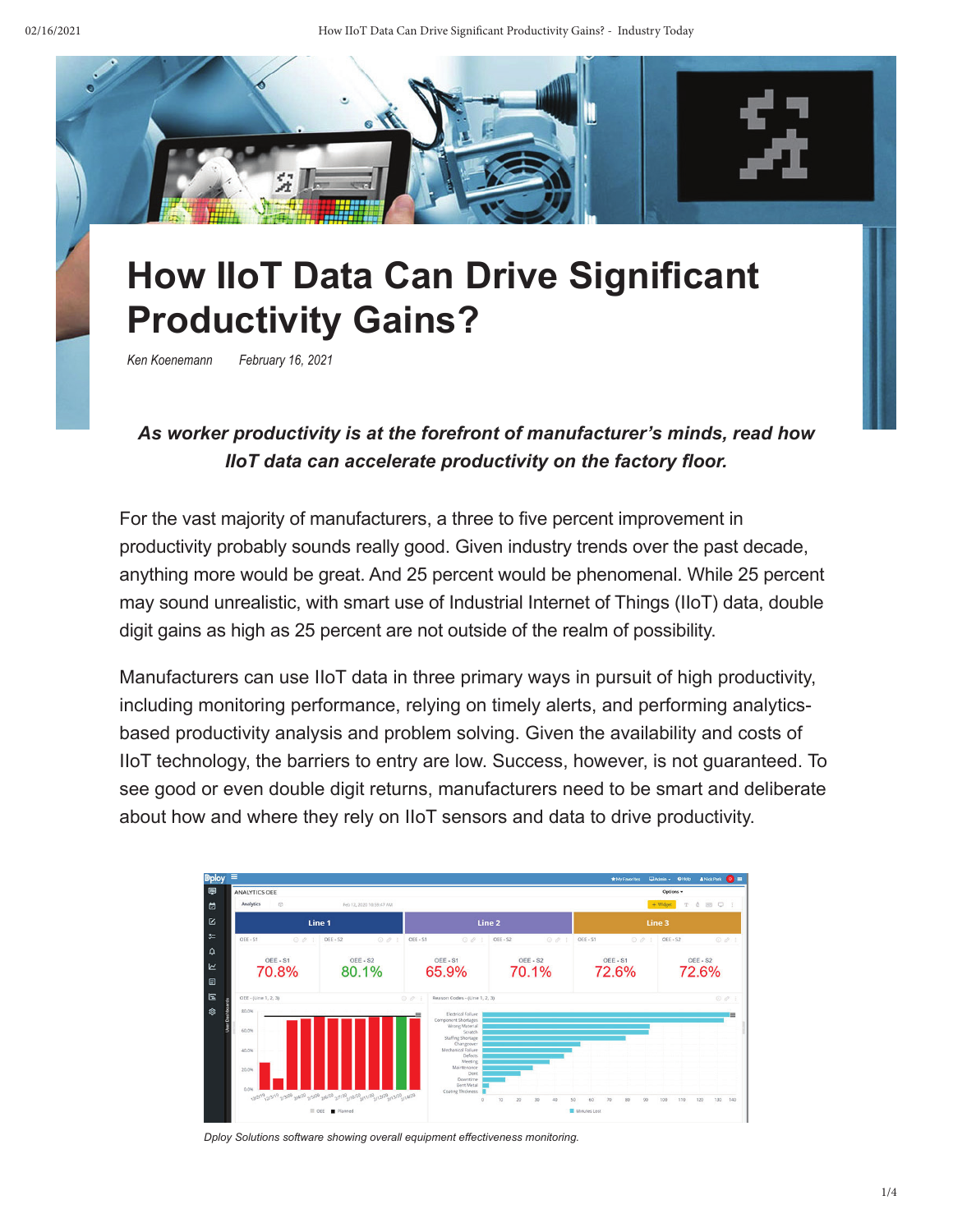### **Monitoring Performance**

#### *Effectively using IIoT data to drive productivity is all about tracking and*

optimizing overall equipment effectiveness (OEE) or overall operating efficiency (OOE), depending on organizational preferences. While different manufacturers and organizations calculate OEE or OOE in different ways, they focus on three primary key performance indicators (KPIs).

Availability. Whether planned or unplanned, stops during planned production time often come with a high productivity cost. The use of sensors on different elements of equipment enables manufacturers to start identifying when an issue is likely to happen and prevent it from happening or to reduce the need for planned stops.

Performance. In complex processes that include many parameters that impact speed and output, rate losses and speed losses add up fast. IIoT capabilities and sensors integrated with digital manufacturing software and analytics help build a clearer understanding of performance trends. These insights aid in determining the right tolerances, enabling manufacturers to keep production running closer to optimal rates.

Quality. IIoT capabilities also make it easier to track machine parameters, such as temperature and pressure that lead to defects.

In all cases, when a process is underperforming vis-à-vis a primary KPI, there is a direct impact on productivity whether a process is running slower than it could or should, materials are being scrapped or work needs to be redone. Through a focus on OEE and consistent performance monitoring, employees can continually work on getting each area—along with productivity—as close to perfect as possible.



*Dploy Solutions software providing KPI measurement around availability performance and quality.*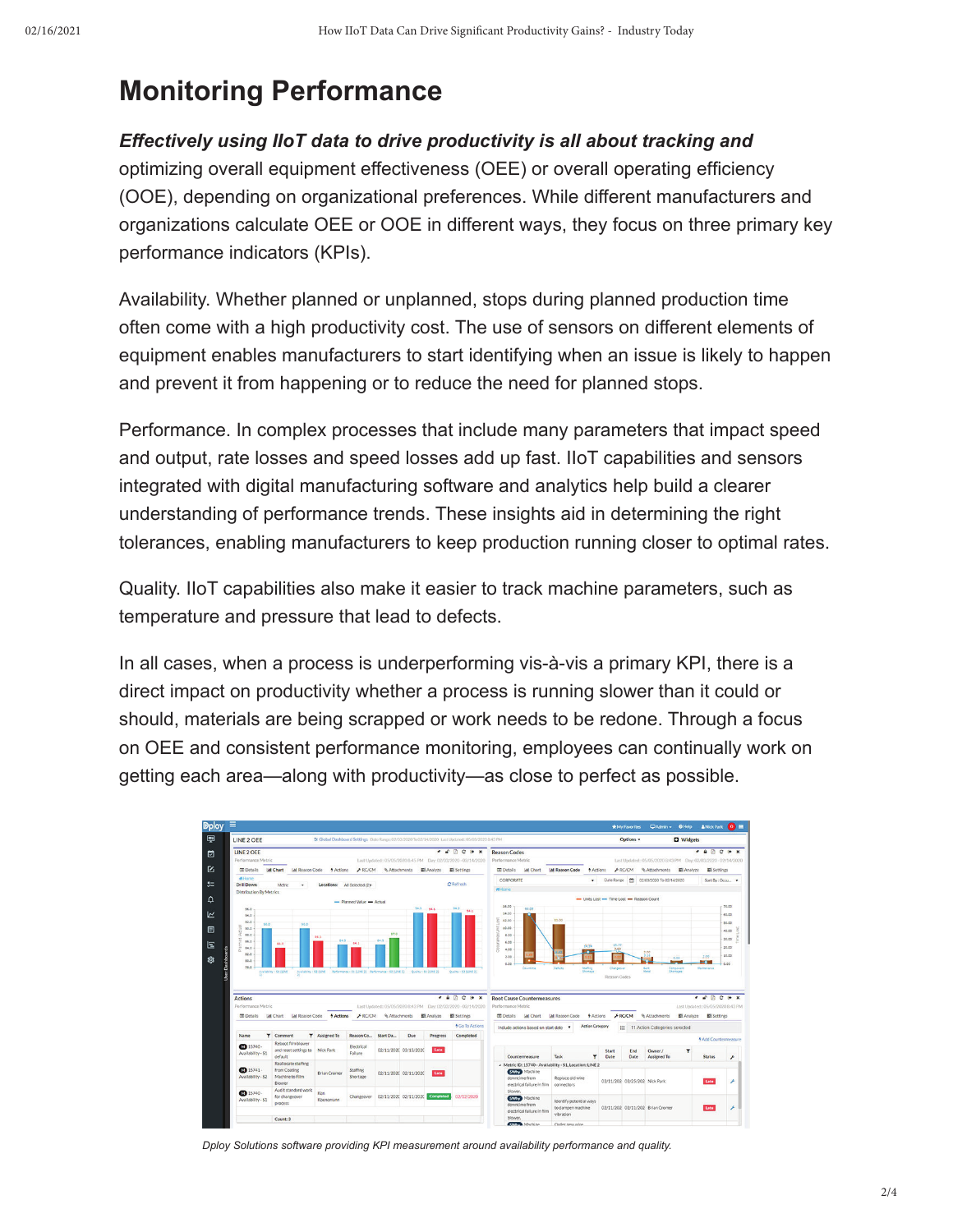It's important to keep in mind that figuring out what really matters to measure in each area is often challenging. Since success depends on a clear understanding of the actual root causes of issues, it's important to rely on rigorous analysis. That's why for manufacturers pursuing IIoT initiatives, the Lean Six Sigma methodology is well worth considering. Between the  $Y = F(X)$  formula and the concept of Define, Measure, Analyze, Improve, Control (DMAIC), Six Sigma can provide effective "guardrails" for IIoT initiatives and help answer:

- What are the key parameters?
- Which are critical to quality?
- Which are critical to availability?
- Which are critical to performance?

## **Timely Alerts**

Once an organization defines the most important parameters for availability, performance and quality, manufacturers can put IIoT data to work in pursuit of higher productivity. But doing this effectively often requires a delicate balancing act. The problem is that too much data and too many alerts become noise. Operators will ignore alerts that they feel are false or they can't do anything about. Or an overwhelming amount of data and alerts may actually further hinder productivity. The right alerts at the right time should deliver clear improvements in availability, performance or quality. When employees can see the value of the alerts to the business and their role in improving OEE, it can also help incentivize better teamwork and problem solving.

### **Analytics-Based Productivity Analysis**

Over time, manufacturers can use analytics on IIoT data to perform deeper analyses and uncover new opportunities for improving OEE and productivity. For example, relying on historical data, it's possible to explore how trends in performance and quality parameters may have led to bad parts or rejects, or to analyze the root cause of productivity issues. Armed with these insights, factory supervisors and teams can fine-tune workflows and establish action plans to improve process or machine effectiveness.